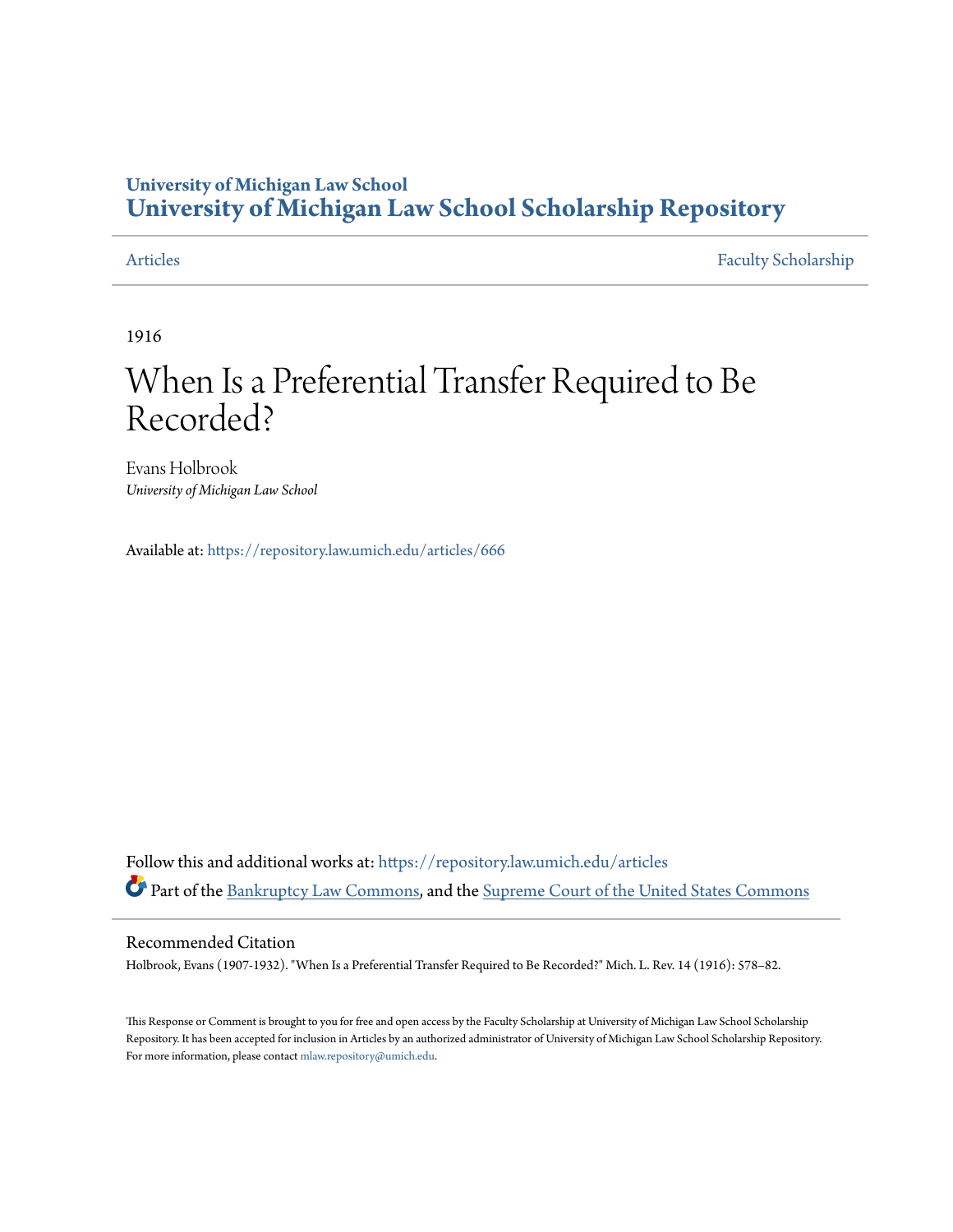WHEN **IS A** PREFERENTIAL TRA.NSIFR **"REQUiRED"** To **BE RECORDED?-In** the recent case of *Carey v. Donohzle,* **36** Sup. Ct. 386, the Supreme Court of the United States has passed on a question that has for years been vexing the Circuit Courts of Appeals, namely: When is the recording of a preferential transfer "required" under § 6o of the'Bankruptcy Act of 1898 as amended in **1903** and **i91o.** § 6oa (as amended in **1903)** defines-a preference as a transaction by which property of an insolvent debtor is transferred; within four months before his bankruptcy, in such a way that the debt owing to one of his -creditors will be paid in a greater percentage than the debts owing to other -creditors, and adds: "Where the preference consists in a transfer, such period of four months shall not expire until four months after the date of the recording or registering of the transfer, if by law such recording or registering is required." § 6ob (as amended in **19o3** and in **i91o)** provides that the debtor's trustee in bankruptcy may recover property so transferred preferentially, if the preferred creditor had "reasonable cause to believe" that a preference was to be effected "at the time of the transfer \* \* \* or of the recording or registering of the transfer if by law recording or registering thereof is required," such time being within four months before bankruptcy.

Concretely stated, the question in *Carey v. Donohue* was as follows: a deed was given by an insolvent debtor on August 6 to a creditor who then "had reasonable course to believe that such transfer to him if made would effect a preference, being given in payment of an antecedent debt;" the deed was -recorded on November **15;** on January **3** a petition was filed to declare the debtor a bankrupt, and on January **24** he was adjudicated bankrupt; his -trustee in bankruptcy then-sued the preferred creditor to recover the value of the property transferred.

Thus the familiar situation is presented of a transfer which clearly con- -tains every element of a voidable preference except the element of time-that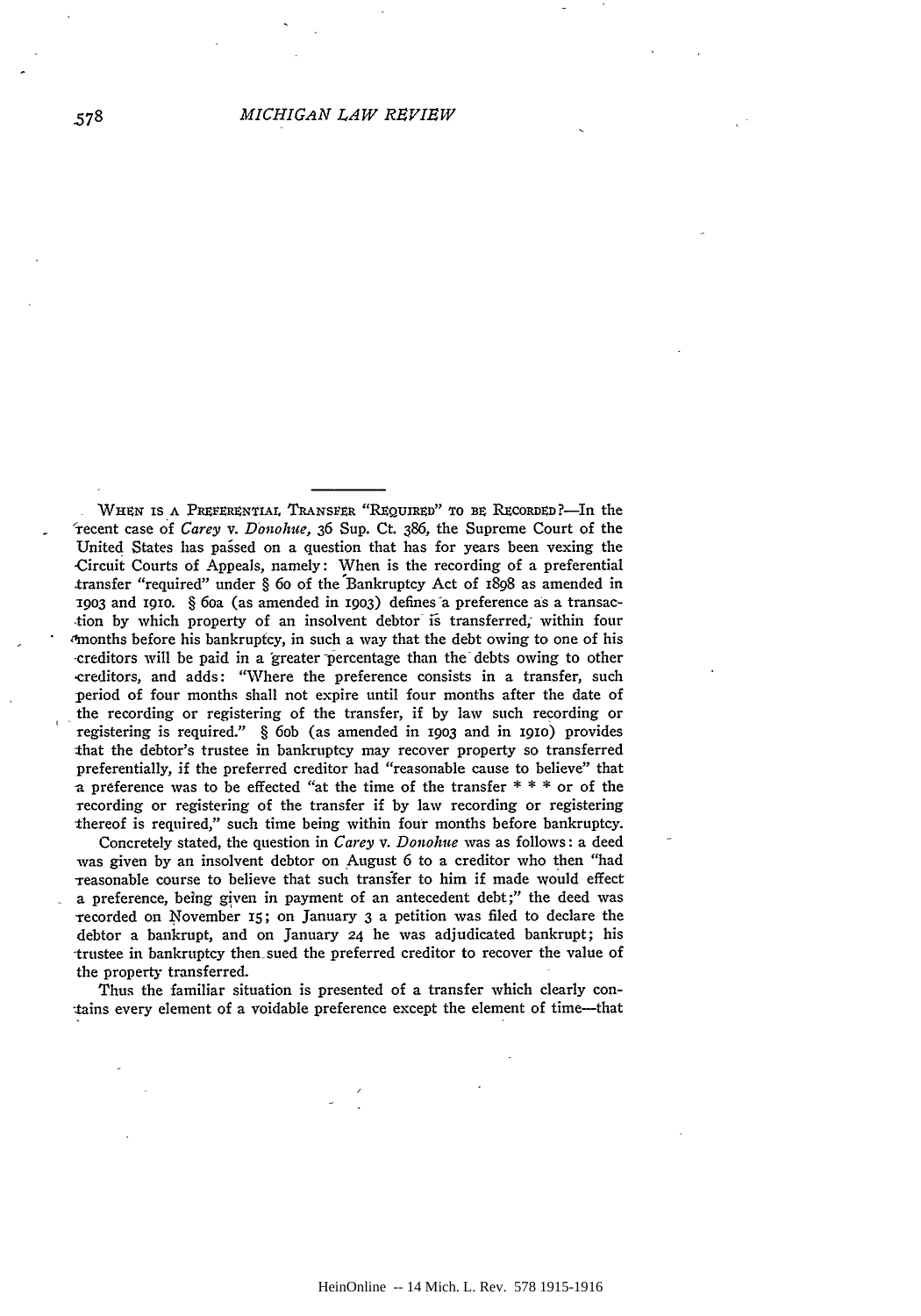#### *NOTE AND COMMENT*

'element being doubtful. The deed was executed and delivered more than four months before bankruptcy, it was recorded within four months of bankruptcy; if the period of four months runs from the date of the transfer, the trustee in bankruptcy cannot recover the property or its value from the preferred creditor; if that period runs from the date of the record, he can. -If by law the recording of the instrument was required, the date of record governs. The law which governed the matter of recording was § 8543 of the Ohio Code, which provided that deeds of lands, until recorded, were to be "deemed fraudulent so far as relates to a subsequent *bona fide* purchaser having, at the time of the purchase, no knowledge of the existence of such former deed or instrument." The District Court and the Circuit Court of Appeals, following the rule laid down by the latter in *Loeser v. Savings Deposit Bank & Trust -Co.,* 148 Fed. 975, 78 **C.** C **A. 597,** 18 L. R. **A. N.** *S.* **1233,** held that the recording act's provision in the interest of *bona fde* purchasers constituted a "requirement" of recording under § 6o of the Bankruptcy Act, and accordingly permitted the trustee in bankruptcy to recover the value of the property from the preferred creditor and grantee.

The Supreme Court, reversing the decisions below, took the view that the provision of the Act as to recording was meant only "to embrace those cases in which recording was necessary in order to make the transfer valid as against those concerned in the distribution of the insolvent estate; that is, as against creditors, including those whose position the trustee was entitled to take ;" that a requirement of recording in the interest of subsequent purchasers was therefore not such a requirement as was intended **by** the Act, that the transfer was according completely effective (so far as proceedings in bankruptcy are concerned) at the date of its execution and delivery, and that the trustee in bankruptcy was barred **by** the lapse of four months from that date.

In the words of Justice **HUGHES,** who delivers the opinion of the Supreme Court, "With respect to the construction of the clause in question, there has -been diversity of opinion in the circuit courts of appeals. In the Sixth, Seventh, and Eighth Circuits, the view has been taken that the word 'required' refers 'to the character of the instrument giving the preference' without regard to the persons in whose favor the requirement is imposed; that is, if the transfer is required to be recorded as to anyone, the trustee may recover if it has not been recorded morc than four months before the filing of the petition in bankruptcy. See *Loeser* v. *Savings Deposit Bank & Trust Co.,* **(C. C. .A.** Sixth), 148 Fed. 975, 979, (followed **by** the decision in the present case); *In re Beckhazus,* **(C.** C. **A.** Seventh), **177** Fed. **141** (see *ln re Sturtevant, (C.* **-C. A.** Seventh), 188 Fed. 196) ; *First National Bank v. Connett,* **(C. C. A.** Eighth), **142** Fed. 33, **36;** *Mattley v. Geisler,* **(C. C. A.** Eighth), 187 Fed. **970,** .971. **A** different conclusion has been reached in the Second, Fifth and Ninth -Circuits. See *it re Boyd,* **(C. C. A.** Second), 212 Fed. *774; Meyer DrugCo. Iv. Pipkin Drug Co.,* **(C. C. A.** Fifth), 136 Fed. 396; *In re McIntosh,* (C. C. **A.** Ninth), **15o** Fed. 546; also *In re Hunt,* **(D. C.,** N. Y.), **139** Fed. 283."

In addition to the authorities cited **by** Justice HUOHES, this provision **of** 'the Act has been passed on and referred to in many other cases. In the Sixth Circuit, *Loeser v. Trust Co.,* supra, has been followed in *Ragan v.*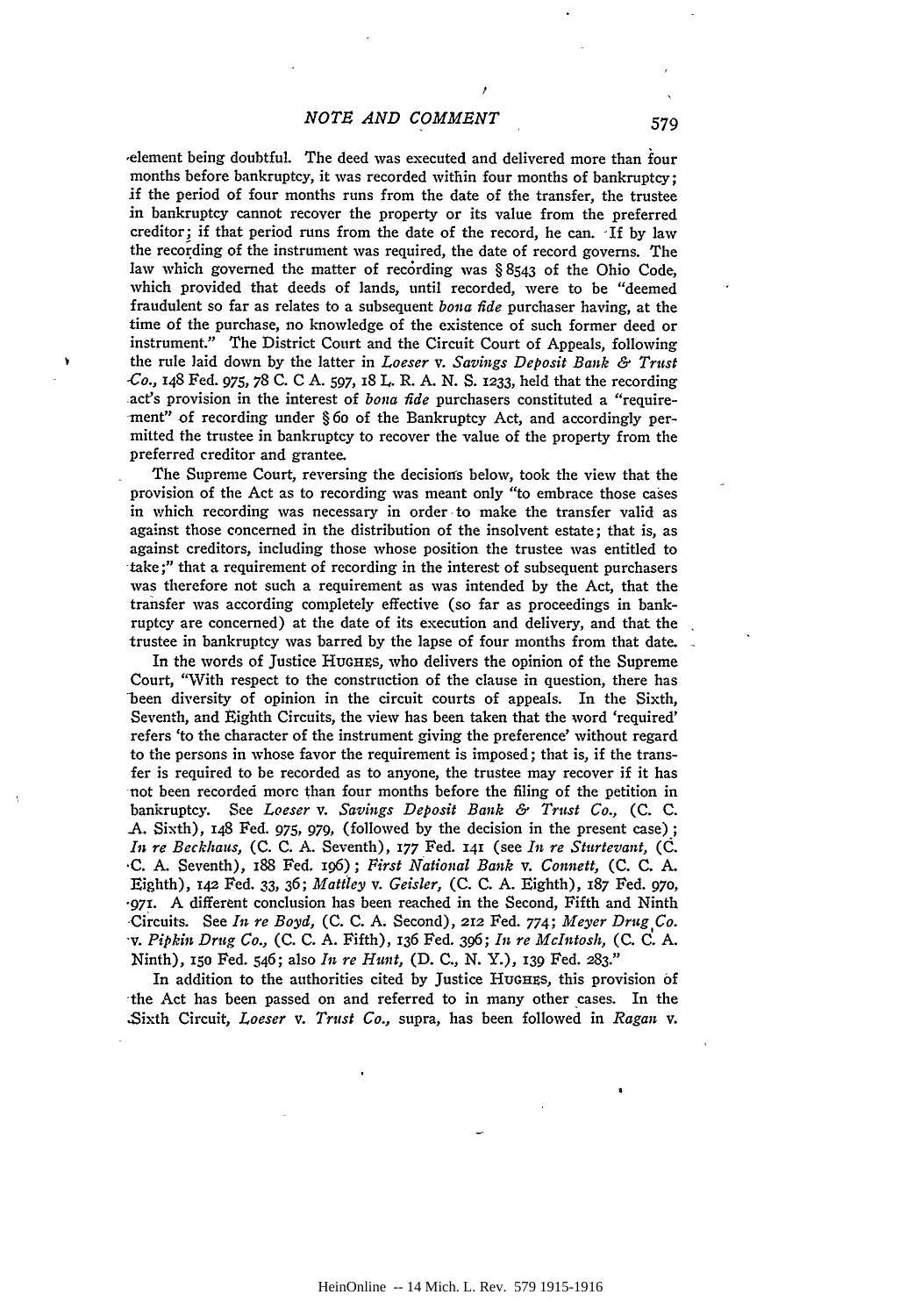#### *MICHIGAN LAW REVIEW*

*Donovan, 189* Fed. 138; and *In re Donnelly,* **193** Fed. 755; in the Seventh Circuit, *It re Beckhaus,* supra, has been followed on this point by *In-re* Caslon Press, 229 Fed. 133; in the Eighth Circuit First National Bank v. *Connett* and *Mattley v. Geisler,* supra, have been followed in *McElwain v. Hardesty,* 169 Fed. 31, 94 C. C. A. 399; *People's Bank v. Gleason,* 178 Fedioo4, ioi C. **C.** A. *663; Williams v. German Trust Co.,* 219 Fed. **507, 135** C. **C. A. 257;** *Smith v. Orr,* 224 Fed. **71,** *139* C. C. A. **517;** *In re Bunch Commission Co.,* **225** Fed. 243; and *Sieg v. Greene,* **225** Fed. 955, - C. C. A. **-** The Supreme Court of South Dakota has also adopted this view in *Bowler v. First National Bank, 21* **S.** Dak. 449, in which the court refers to, quotes from, and follows *Loeser v. Trust Co.,* supra, without citing it. The same result was reached in the Second Circuit by Judge ARCHBALD of the District Court for the Middle District of Pennsylvania in *English v. Ross,* 14o Fed. 63o, though he reached it by holding that the provision in **§** 6o should be construed as reading "required or permitted" as it reads in § 3b. On the other hand the cases cited by Justice Hughes as coming to a "different conclusion" have also been followed, though perhaps to a less degree. In *Geltman v. Lippert, 157 N.* Y. Supp.- 867, the *Boyd* and *Hunt* cases were followed; the *Meyer Drug Company* case was followed in the Fifth Circuit in *Keeble v. Deere Plow Co., 190* Fed. **1O19,** iii C. C. **A.** 668; *In re Jacobson & Perrill, 200* Fed. **812;** *Andersoi v. Chenault,* 208 Fed. **400,** 125 **C. C. A.** 616; *in re Roberts,* **227** Fed. 177; and *Martin v. Commercial Bank, 228* Fed. 651, - C. C. A. -. Many other cases have discussed this provision incidentally, but generally they have gone off on some other phase of the matter, and it is believed that the cases cited above are fairly representative of the state of the law as it was before the Supreme Court's decision of the principal case.

What change has been made by *Carey v. Donohue?* The general view is that the Circuit Courts of Appeals of the Sixth, Seventh, and Eighth Circuits have been overruled, and that the Circuit Courts of Appeals of the Second, Fifth, and Ninth Circuits have been upheld. It is obviously true that the Supreme Court. has disapproved the basis of decision followed in the first group of courts, namely: that a requirement *for any purpose* constitutes a requirement under § 6o; but it is far from true that the cases heretofore decided in those courts would be differently decided under the rule just laid down in *-Carey v. Donohue.* And apparently the Supreme Court's new rule would not in every case produce the same effect as has been produced by the decisions in the second group of Circuit Courts of Appeals. For instance the court in *Meyer Drug Co. v. Pipkin. Drug Co.,* supra, held that there was no "requirement" of record in that case because an unrecorded chattel mortgage was valid under the law of Texas as against the mortgagor and his general creditors (in whose shoes stood the trustee in bankruptcy) though voidagainst lien creditors. The later cases in this Circuit (cited above) seem *to* take the view that the enlargement of the trustee's powers by the **19io** amendment of  $\S$  47a (2) makes no difference in this respect, perhaps because those powers do not become effective until the filing of a petition. The Supreme Court, however, seems to take the position that recording is "required" under §60 if it is required "for the protection of creditors,—the persons interested

**-580**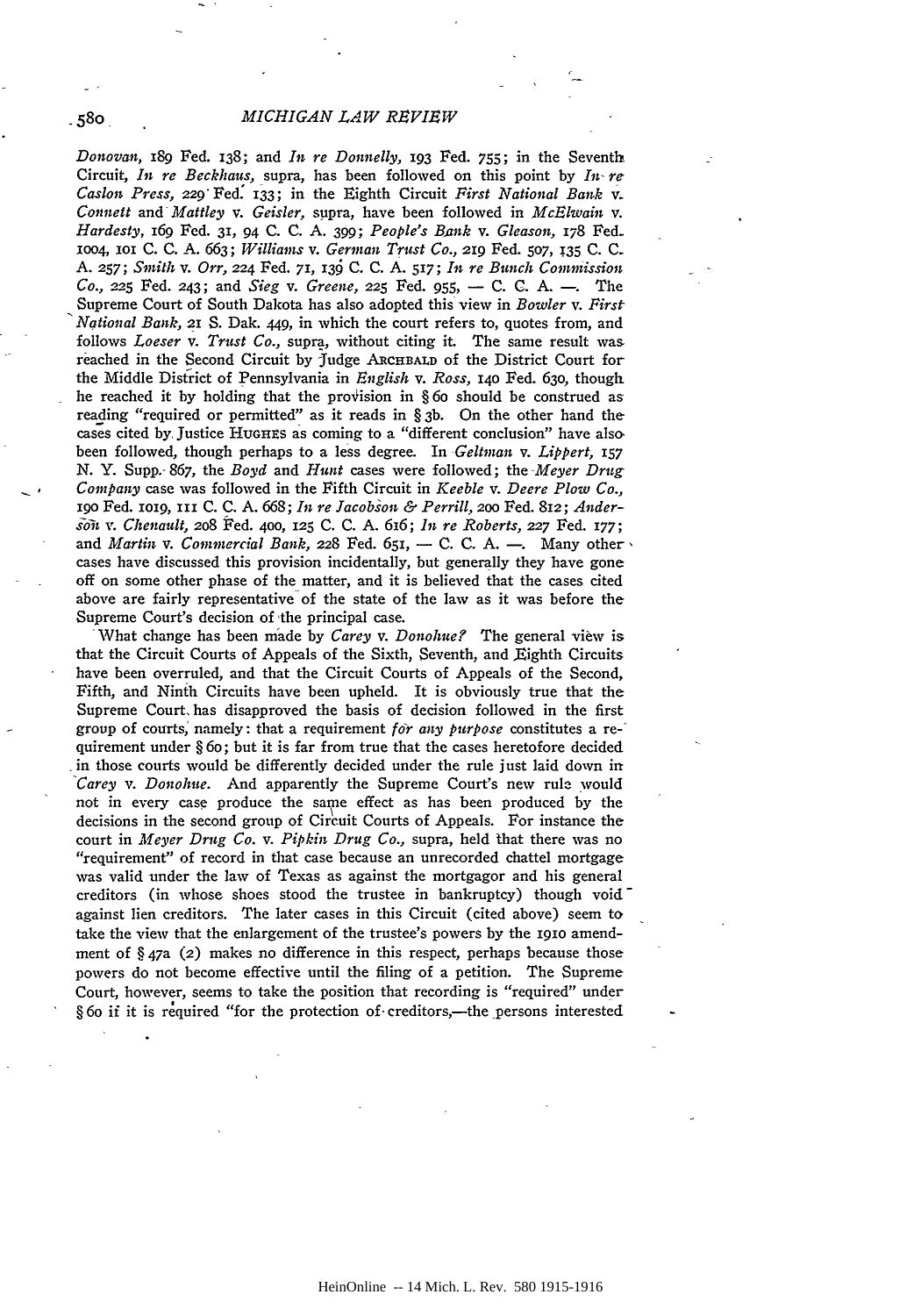### *NOTE AND COMMENT*

in the bankrupt estate, and in whose behalf, or in whose place, the trustee is entitled to act." In another part of the opinion the requirement is referred to as one necessary to make the transfer valid "as against creditors, including those whose position the trustee was entitled to take." And in stating the question before it for decision, the court uses the following language with reference to the Ohio law: "We assume that there was no requirement that this conveyance should be recorded in order to give it validity as against any creditor of the bankrupt, whether a general creditor, or a lien creditor, or a judgment creditor with execution returned unsatisfied; that is, as against any class of persons represented by the trustee or with whose 'rights, remedies, and powers' he was to be deemed to be vested. Bankruptcy Act, § 47a." This language seems to indicate pretty clearly that if the local law requires recording as against any of the classes of persons referred to in §47a (2) there is a "requirement" under  $\S$  60. Under  $\S$  47a (2) the trustee is given the "rights, remedies, and powers of a creditor holding a lien by legal or equitable proceedings" on property in the custody or coming into the custody of the bankruptcy court; as to property not in such custody, he has the "rights, remedies, and powers of a judgment creditor holding an execution duly returned unsatisfied." The Supreme Court, in the language last above quoted from its opinion, seems to indicate, without regard to any distinction as to the two classes of property referred to in  $\S$ 47a (2), that if the local law requires recording as against *any* of the classes of creditors referred to in that section, recording is required under § 6o. If this interpretation of the holding is correct, *Carey v. Donohue -would* require a reversal of cases (arising since 1910) like the *Meyer Drug Co.* case and the other cases in the Fifth Circuit cited above, for it seems clear that in those cases recording was required as against lien creditors. In the cases cited from the Second Circuit, the question arose under a New York recording act which (like the Ohio act in *Carey v. Donohue*) made an unrecorded conveyance void only as to subsequent purchasers; lhe decisions in those cases, therefore, square exactly with the Supreme Court's ruling. The same result would apparently follow under the California statute which raised the question in *It re McIntosh,* supra.

It is singular, however, that practically all of the cases decided under the repud'ated rule of the Sixth, Seventh, and Eighth Circuits would be decided exactly tie same under the rule laid down in *Carey v. Donohue.* In all but three of the cases cited above from those circuits, the instruments of transfer were required to be recorded to be valid as against creditors, and would therefore, even under the rule of *Carey v. Donohue,* be held to come within the provisions of § 6o as to record. We are thus confronted with this rather paradoxical situation: if the cases decided under the rule heretofore followed in the Second, Fifth and Ninth Circuits (which rule the Supreme Court is generally, but erroneously, supposed to have approved) were now to arise and be presented to the Supreme Court for review, a majority of them would be reversed; if the cases decided under the rule heretofore followed in the Sixth, Seventh, and Eighth Circuits (which rule the Supreme Court has expressly overruled) nearly all of them would be affirmed. It is to be hoped that a case